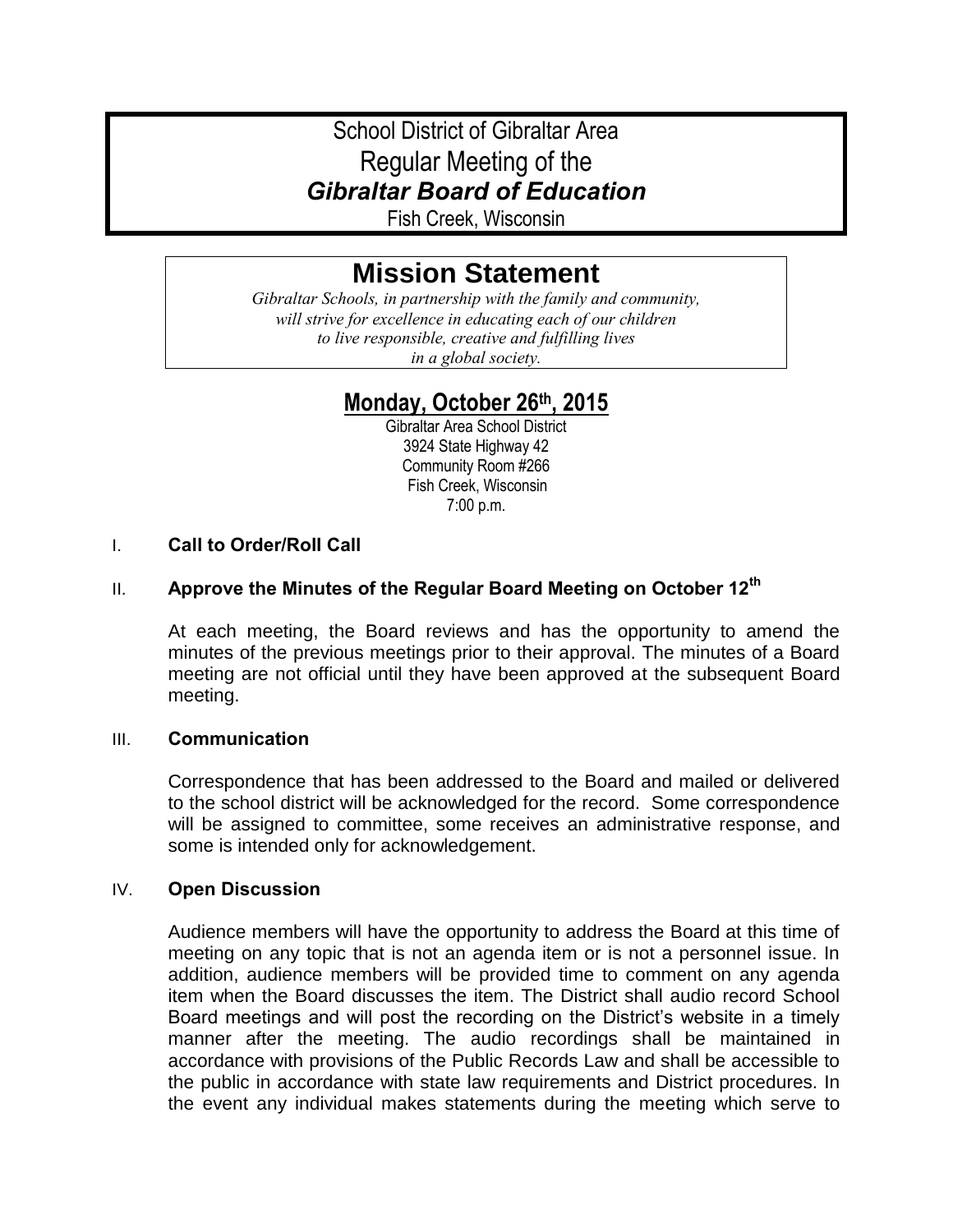violate the District policies related to discrimination, harassment, bullying or violate state or federal law or otherwise are subject of closed session items, such portions of the original audio tape will not be posted to the District website but can be requested through the Public Records Law process. The District reserves the right to remove vulgar language, personal attacks of any kind, or offensive comments that target or disparage any ethnic, racial, or religious group.

## V. **Hear Administrative Reports on Current School Events**

The Superintendent, Principal, Director of Learning, Dean of Students and Business Manager will use this opportunity to provide the Board with current school and district information.

# VI. **Discuss Attendance at the 2016 National School Boards Association (NASB) Annual Conference**

Board members will discuss attendance at the upcoming NASB annual convention scheduled for April 9-11, 2016.

#### VII. **Approve Payment of Bills**

The school district's financial bills are submitted for Board consideration at each regularly scheduled meeting. Each bill and its expense are listed. Board approval authorizes the Business Manager to pay the bills.

#### VIII. **Approve Employment of Eighth Grade Boys Basketball Coach**

The administration will bring forth a recommendation to hire a boys basketball coach at the eighth grade level.

#### IX. **Approve Application for Renewal of Existing Cooperative Team Sponsorship in Boys Soccer with Sevastopol High**

The administration will bring forth a recommendation seeking Board approval to continue a cooperative team sponsorship with Sevastopol for the 2016-2017 and 2017-2018 school year in boys soccer. The Board will be asked to approve the renewal of this existing cooperative agreement.

#### X. **Approve Purchase of Elementary Playground Equipment**

The administration will bring forth a recommendation to replace existing elementary playground equipment with a new system. The presentation will include information on long-term maintenance needs, equipment and installation costs and grant funding.